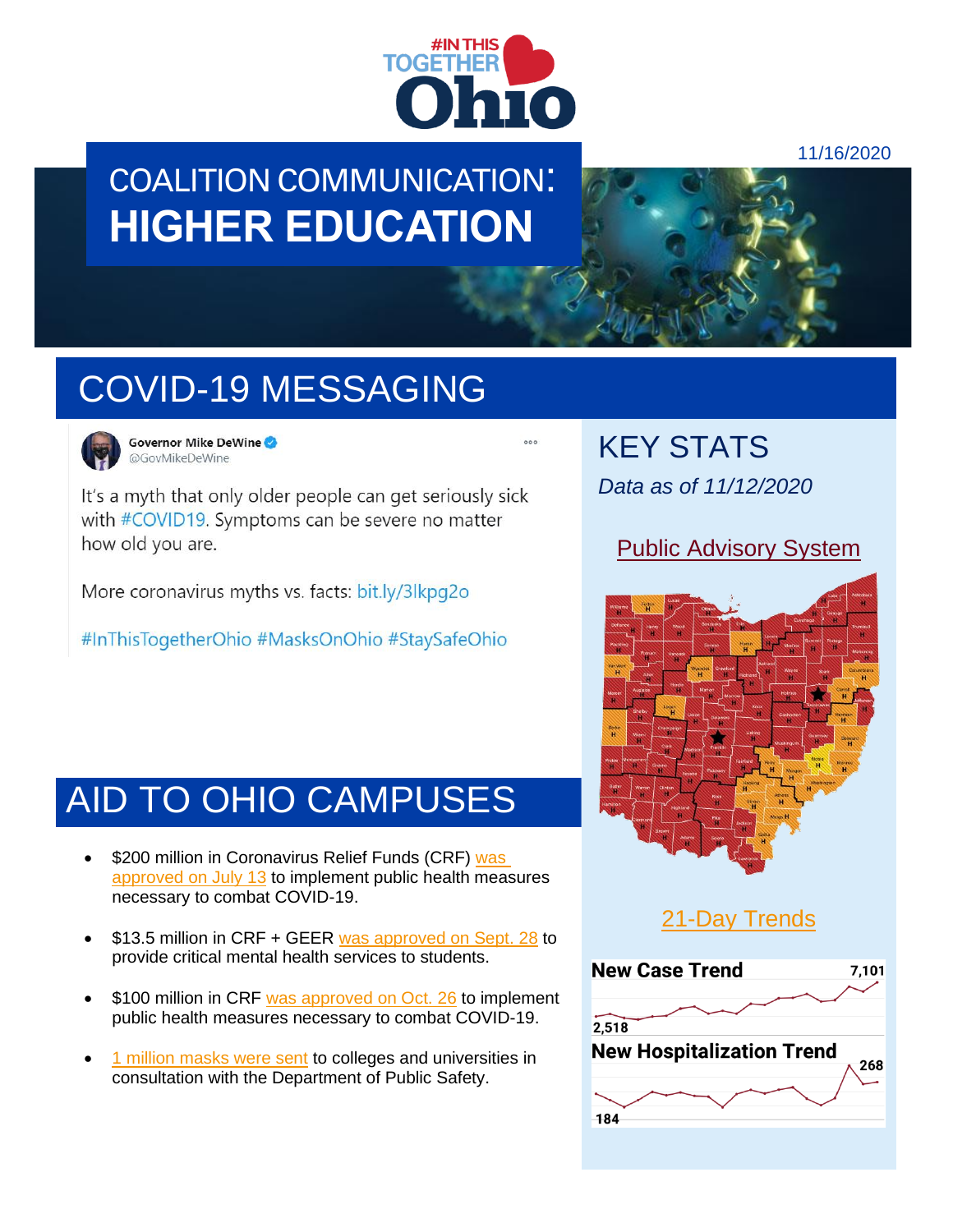

# SUGGESTED SOCIAL MEDIA POSTS

 $\vee$  Back up

 $\vee$  Mask up

 $\vee$  Wash up

It's important to share how these small steps can make a big difference in preventing the spread of #COVID19. #InThisTogetherOhio #MasksOnOhio

What you do outside the classroom impacts your ability to be in the classroom! Do your part to stay safe during the holidays. #InThisTogether #StaySafeOhio

Colleges & universities have focused on keeping students, faculty & staff safe, but we need your help! What happens on and off campus can impact your community during the holidays. #MasksOnOhio #InThisTogetherOhio

# TALKING POINTS FOR YOU

- Ohio is currently experiencing a more intense surge in COVID-19 cases, hospitalizations, and ICU admissions across the entire state. As you prepare to head home for the holidays, remember to stick to the basics: wash your hands; wear your mask even when you're with friends and family; and stay socially distanced.
- Campuses across Ohio have adapted to the COVID-19 threat by redesigning classroom and community spaces to practice social distancing, deployed signage to remind students and staff to wear masks and wash their hand frequently, and instituted intense cleaning procedures to disinfect frequently touched surfaces.
- Colleges and universities have worked hard this semester to keep students, faculty and staff safe, but everyone must do their part to slow the spread and allow education to continue. As you return home for the holidays, remember that what happens on and off campus can impact what happens in your community.
- Following recommended health guidelines reflects how we care for each other, and how we show respect for the campus community, friends, professors, etc.

### RESOURCES

#### **HASHTAGS TO USE**

#InThisTogetherOhio

#ResponsibleRestartOhio

#MasksOnOhio

#StaySafeOhio

**VIDEOS**

**[Rise to the Task, Wear a](https://www.youtube.com/watch?v=07-nS5HmV9I&feature=emb_title)  [Mask](https://www.youtube.com/watch?v=07-nS5HmV9I&feature=emb_title) video**

**Dominos ("Don't Let [Up"\)](https://youtu.be/cf5ZJ3lwvS8) video**

**[Coaches \(Jim](https://youtu.be/tMAMzt-mP1A) Tressel and [Urban Meyer\)](https://youtu.be/tMAMzt-mP1A) video**

**Mousetrap video**

#### **OTHER RESOURCES**

**[ODH Retail Mask Order](https://coronavirus.ohio.gov/static/publicorders/retail-and-business-compliance-facial-coverings-all-ohio.pdf)** 

**ODH Mass [Gathering Order](https://coronavirus.ohio.gov/static/publicorders/limit-prohibit-mass-gatherings-ohio-rev-order.pdf)**

**[Holiday Guidance](https://coronavirus.ohio.gov/wps/portal/gov/covid-19/families-and-individuals/resources-for-parents-and-families/holiday-celebrations)**

**[Coronavirus Relief Fund](https://www.ohiohighered.org/sites/default/files/uploads/rfp/ODHE%20CRF%20for%20Higher%20Ed%20Guidance%20FAQ%20%28updated%2010-26-20%29.pdf)  [Guidance and FAQs](https://www.ohiohighered.org/sites/default/files/uploads/rfp/ODHE%20CRF%20for%20Higher%20Ed%20Guidance%20FAQ%20%28updated%2010-26-20%29.pdf)**

**[Articulation and Transfer](https://www.ohiohighered.org/transfer/covid-19-updates)  [Guidance](https://www.ohiohighered.org/transfer/covid-19-updates)**

**[Responsible Restart](https://coronavirus.ohio.gov/static/responsible/Higher-Education.pdf)  [Guidelines for Higher](https://coronavirus.ohio.gov/static/responsible/Higher-Education.pdf)  [Education Institutions](https://coronavirus.ohio.gov/static/responsible/Higher-Education.pdf)**

We are all in this together.

\